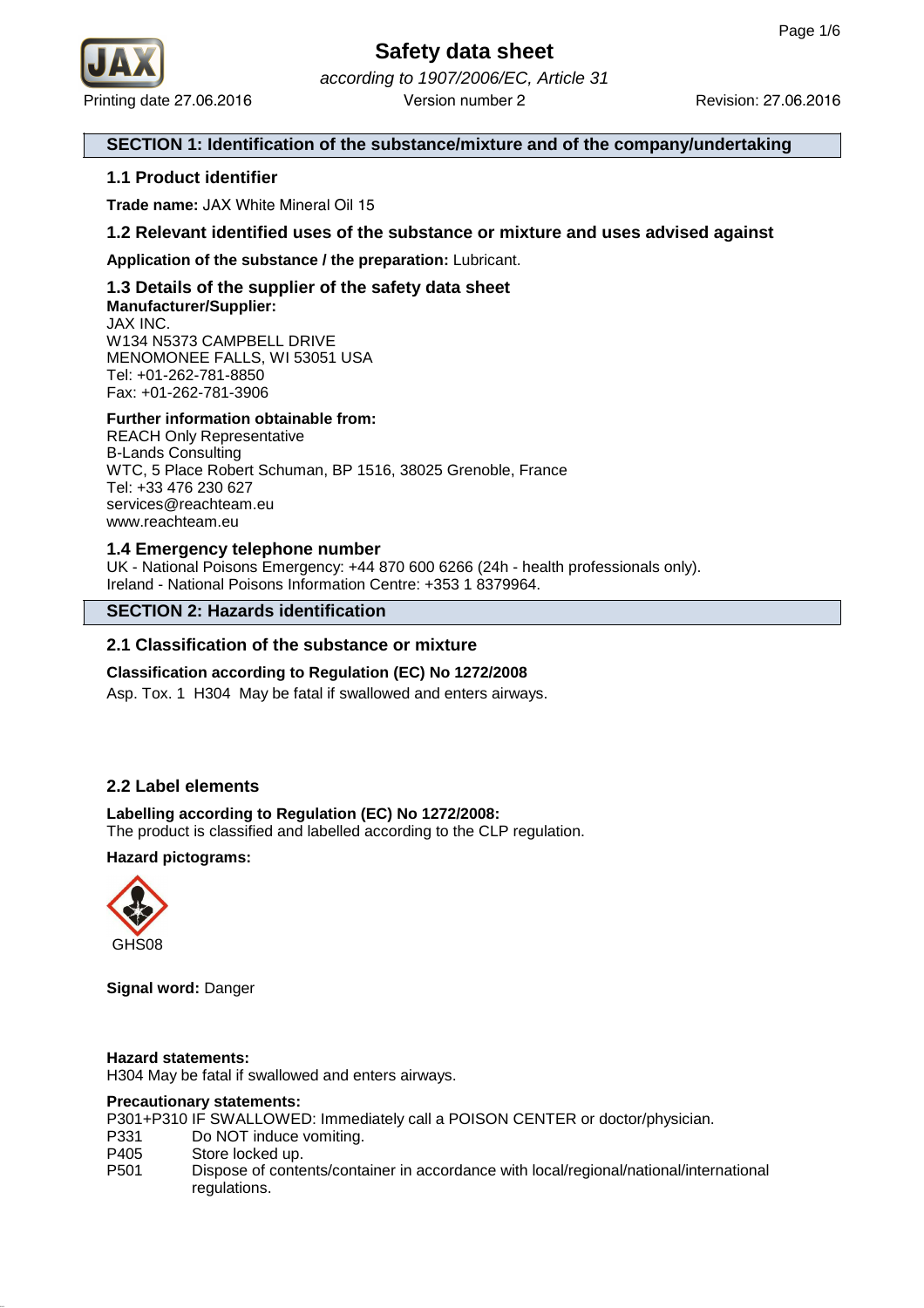according to 1907/2006/EC, Article 31 Printing date 27.06.2016 Version number 2

**Trade name:** JAX White Mineral Oil 15

# **2.3 Other hazards**

**Results of PBT and vPvB assessment PBT:** Not applicable. **vPvB:** Not applicable.

# **SECTION 3: Composition/information on ingredients**

# **3.2 Mixtures**

| Hazardous components:              |                   |      |  |
|------------------------------------|-------------------|------|--|
| CAS: 8042-47-5   White mineral oil |                   | 100% |  |
| EINECS:                            |                   |      |  |
| 232-455-8                          | Asp. Tox. 1, H304 |      |  |
| Non-hazardous components:          |                   |      |  |
| $- -$                              |                   | --   |  |
|                                    |                   |      |  |

**Additional information:** For the wording of the listed risk phrases refer to section 16.

#### **SECTION 4: First aid measures**

#### **4.1 Description of first aid measures**

**General information:** No special measures required.

**After inhalation:** Supply fresh air. Consult doctor if symptoms persist.

**After skin contact:** Immediately wash with water and soap and rinse thoroughly.

#### **After eye contact:**

Remove contact lenses, if worn.

Rinse opened eye for several minutes under running water. If symptoms persist, consult a doctor.

**After swallowing:** Do not induce vomiting; call for medical help immediately.

#### **4.2 Most important symptoms and effects, both acute and delayed** No further relevant information available.

#### **4.3 Indication of any immediate medical attention and special treatment needed** No further relevant information available.

#### **SECTION 5: Firefighting measures**

#### **5.1 Extinguishing media**

#### **Suitable extinguishing agents:**

CO2, powder or water spray. Fight larger fires with water spray or alcohol resistant foam.

**For safety reasons unsuitable extinguishing agents:** Water with full jet.

**5.2 Special hazards arising from the substance or mixture** No further relevant information available.

# **5.3 Advice for firefighters**

**Protective equipment:** No special measures required.

## **SECTION 6: Accidental release measures**

### **6.1 Personal precautions, protective equipment and emergency procedures**

Keep away from ignition sources. Wear protective equipment. Keep unprotected persons away.

#### **6.2 Environmental precautions**

Do not allow product to reach sewage system or any water course. Do not allow to enter sewers/ surface or ground water.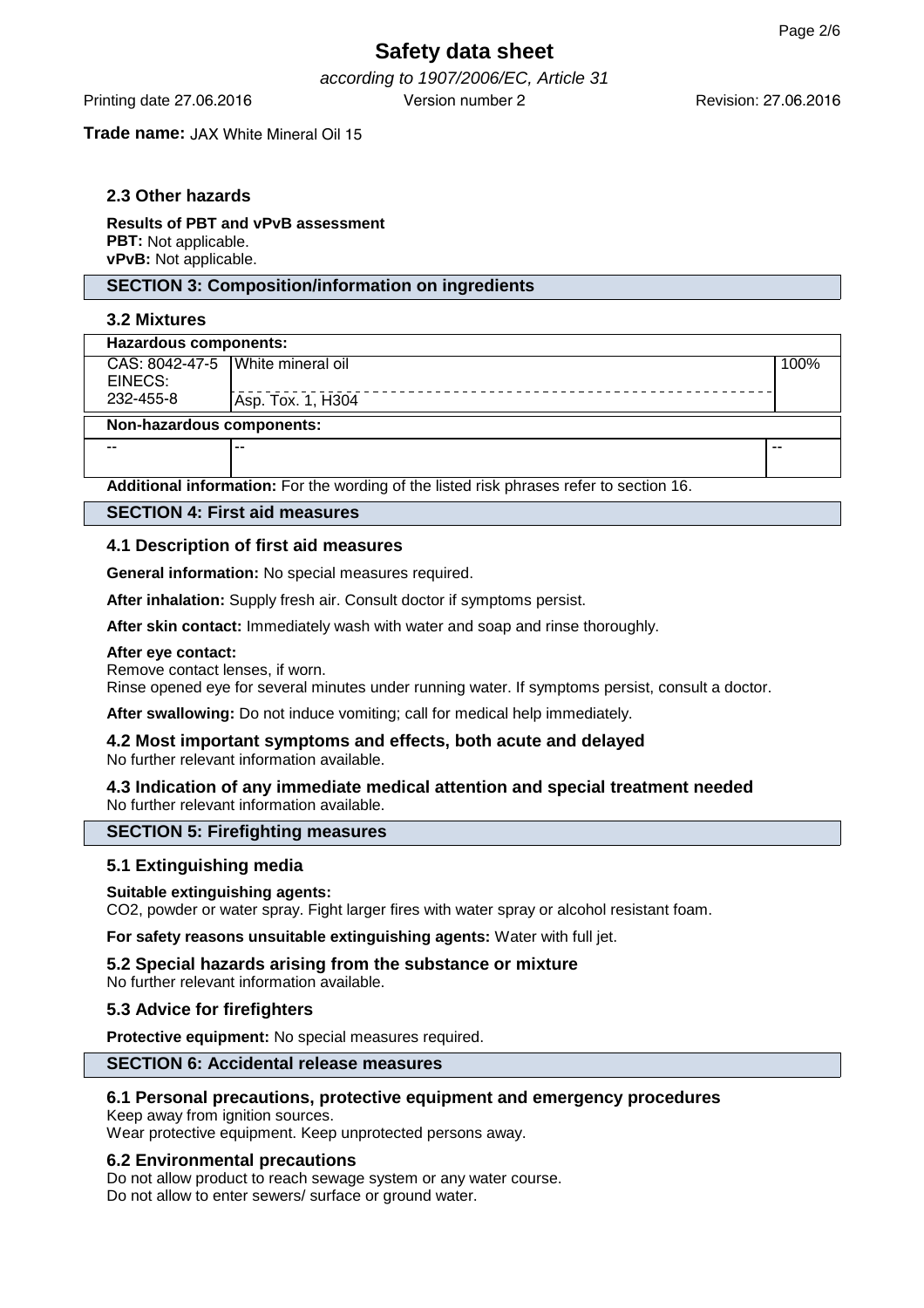according to 1907/2006/EC, Article 31 Printing date 27.06.2016 Version number 2

Revision: 27.06.2016

# **Trade name:** JAX White Mineral Oil 15

# **6.3 Methods and material for containment and cleaning up**

Absorb with liquid-binding material (sand, diatomite, acid binders, universal binders, sawdust).

#### **6.4 Reference to other sections**

See Section 7 for information on safe handling. See Section 8 for information on personal protection equipment. See Section 13 for disposal information.

# **SECTION 7: Handling and storage**

#### **7.1 Precautions for safe handling**

Keep away from heat and direct sunlight. Ensure good ventilation/exhaustion at the workplace.

**Information about fire - and explosion protection:** No special measures required.

# **7.2 Conditions for safe storage, including any incompatibilities**

# **Requirements to be met by storerooms and receptacles:**

Store in a cool, dry place in tightly closed receptacles.

**Information about storage in one common storage facility:** Store away from oxidizing agents.

**Further information about storage conditions:** None.

**7.3 Specific end use(s):** No further relevant information available.

#### **SECTION 8: Exposure controls/personal protection**

#### **8.1 Control parameters**

#### **Ingredients with limit values that require monitoring at the workplace:**

The product does not contain any relevant quantities of materials with critical values that have to be monitored at the workplace.

**Additional information:** The lists valid during the making were used as basis.

#### **8.2 Exposure controls**

#### **Personal protective equipment**

# **General protective and hygienic measures:**

The usual precautionary measures are to be adhered to when handling chemicals.

**Respiratory protection:** Not required.

#### **Protection of hands:**



Protective gloves

The selected protective gloves have to satisfy the specifications of EU Directive 89/686/EEC and the standard EN 374 derived from it.

# **Eye protection:**



Safety glasses with side-shields (EN 166).

**Body protection:** Protective work clothing.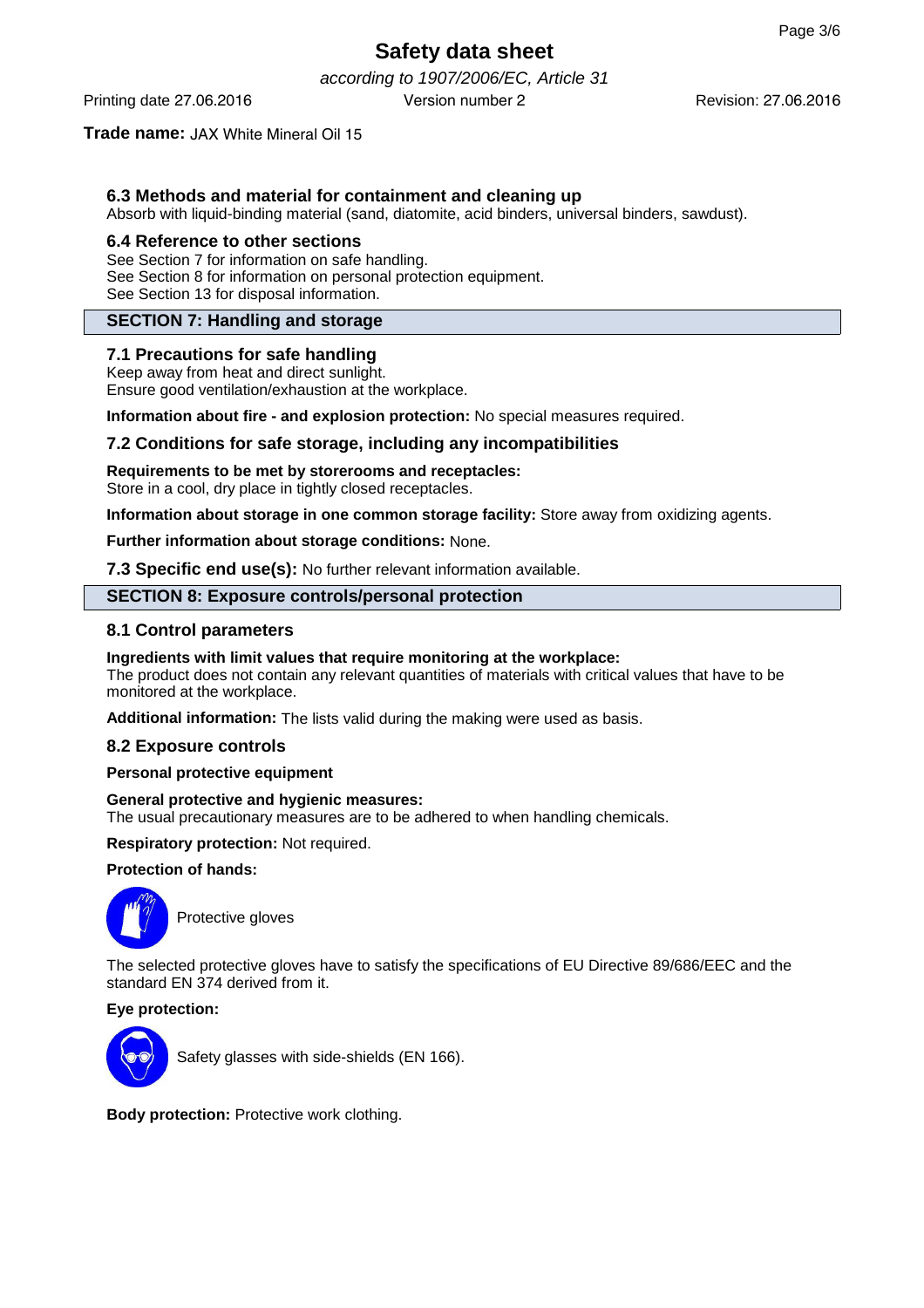according to 1907/2006/EC, Article 31 Printing date 27.06.2016 Version number 2

# **Trade name:** JAX White Mineral Oil 15

**SECTION 9: Physical and chemical properties**

| 9.1 Information on basic physical and chemical properties |                                               |  |  |  |
|-----------------------------------------------------------|-----------------------------------------------|--|--|--|
| <b>General Information</b>                                |                                               |  |  |  |
| Appearance:<br>Form:<br>Colour:                           | Liquid.<br>Water white.                       |  |  |  |
| Odour:<br><b>Odour threshold:</b>                         | Nearly odourless.<br>Not determined.          |  |  |  |
| pH-value:                                                 | Not determined.                               |  |  |  |
| <b>Melting point/Melting range:</b>                       | Not determined.                               |  |  |  |
| <b>Boiling point/Boiling range:</b>                       | Not determined.                               |  |  |  |
| Flash point:                                              | 166°C (ASTM D 92)                             |  |  |  |
| Flammability (solid, gaseous):                            | Not applicable.                               |  |  |  |
| Ignition temperature:                                     | Not determined.                               |  |  |  |
| <b>Decomposition temperature:</b>                         | Not determined.                               |  |  |  |
| Danger of explosion:                                      | Product does not present an explosion hazard. |  |  |  |
| <b>Explosion limits:</b><br>Lower:<br>Upper:              | Not determined.<br>Not determined.            |  |  |  |
| <b>Oxidizing properties</b>                               | Not determined.                               |  |  |  |
| Vapour pressure:                                          | Not determined.                               |  |  |  |
| Density at 20°C:                                          | $0,85$ g/cm <sup>3</sup>                      |  |  |  |
| <b>Relative density</b>                                   | Not determined.                               |  |  |  |
| <b>Vapour density</b>                                     | Not determined.                               |  |  |  |
| <b>Evaporation rate</b>                                   | Not determined.                               |  |  |  |
| Solubility in / Miscibility with<br>water:                | Not determined.                               |  |  |  |
| Partition coefficient (n-octanol/water): Not determined.  |                                               |  |  |  |
| <b>Viscosity:</b><br>Dynamic:<br>Kinematic:               | Not determined.<br>Not determined.            |  |  |  |
| 9.2 Other information                                     | No further relevant information available.    |  |  |  |
| <b>SECTION 10: Stability and reactivity</b>               |                                               |  |  |  |

**10.1 Reactivity** No data available.

# **10.2 Chemical stability**

**Thermal decomposition / conditions to be avoided:** No decomposition if used and stored according to specifications.

**10.3 Possibility of hazardous reactions** No dangerous reactions known.

**10.4 Conditions to avoid** Keep away from heat and direct sunlight.

**10.5 Incompatible materials** Avoid strong oxidants, strong alkalis and strong acids.

**10.6 Hazardous decomposition products** Carbon monoxide and carbon dioxide.

Revision: 27.06.2016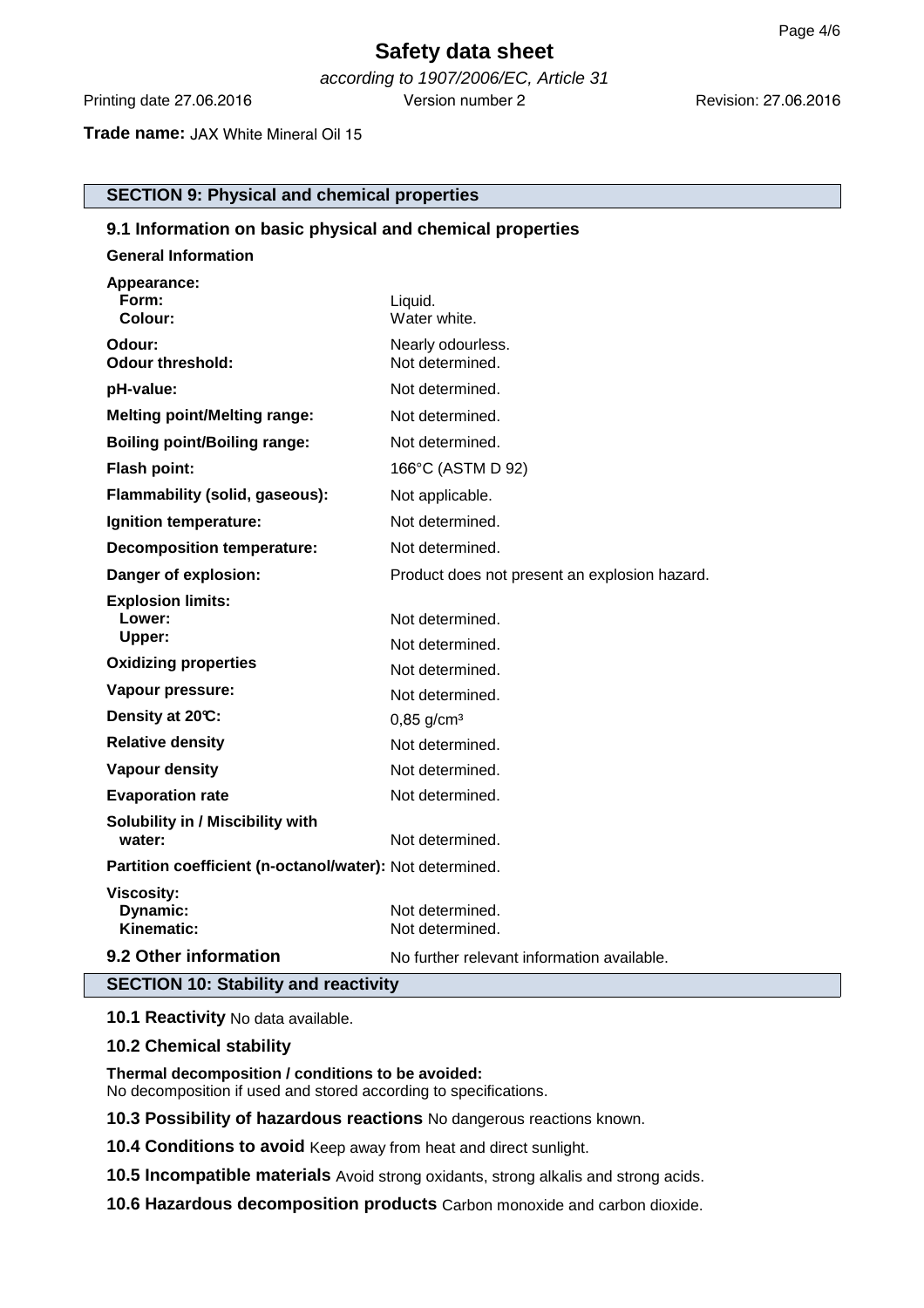according to 1907/2006/EC, Article 31 Printing date 27.06.2016 Version number 2

#### **Trade name:** JAX White Mineral Oil 15

# **SECTION 11: Toxicological information**

### **11.1 Information on toxicological effects**

#### **Acute toxicity**

#### **Primary irritant effect: on the skin:** No irritant effect. **on the eye:** No irritating effect known.

**Sensitization:** No sensitizing effects known.

# **SECTION 12: Ecological information**

# **12.1 Toxicity**

**Aquatic toxicity:** No further relevant information available.

**12.2 Persistence and degradability** No further relevant information available.

**12.3 Bioaccumulative potential** No further relevant information available.

**12.4 Mobility in soil** No further relevant information available.

#### **General notes:**

Water hazard class 1 (German Regulation) (Self-assessment): slightly hazardous for water Do not allow undiluted product or large quantities of it to reach ground water, water course or sewage system.

### **12.5 Results of PBT and vPvB assessment**

**PBT:** Not applicable. **vPvB:** Not applicable.

#### **12.6 Other adverse effects** No further relevant information available.

#### **SECTION 13: Disposal considerations**

#### **13.1 Waste treatment methods**

**Recommendation:** Do not allow product to reach sewage system.

**Uncleaned packaging**

**Recommendation:** Disposal must be made according to official regulations.

# **SECTION 14: Transport information**

| 14.1 UN Number<br>ADR, ADN, IMDG, IATA                                           | Not applicable. |
|----------------------------------------------------------------------------------|-----------------|
| 14.2 UN proper shipping name<br>ADR, ADN, IMDG, IATA                             | Not applicable. |
| 14.3 Transport hazard class(es)                                                  |                 |
| ADR, ADN, IMDG, IATA<br>Class                                                    | Not applicable. |
| 14.4 Packing group<br>ADR, IMDG, IATA                                            | Not applicable. |
| <b>14.5 Environmental hazards</b><br><b>Marine pollutant:</b>                    | No              |
| 14.6 Special precautions for user                                                | Not applicable. |
| 14.7 Transport in bulk according to Annex II<br>of MARPOL 73/78 and the IBC Code | Not applicable. |